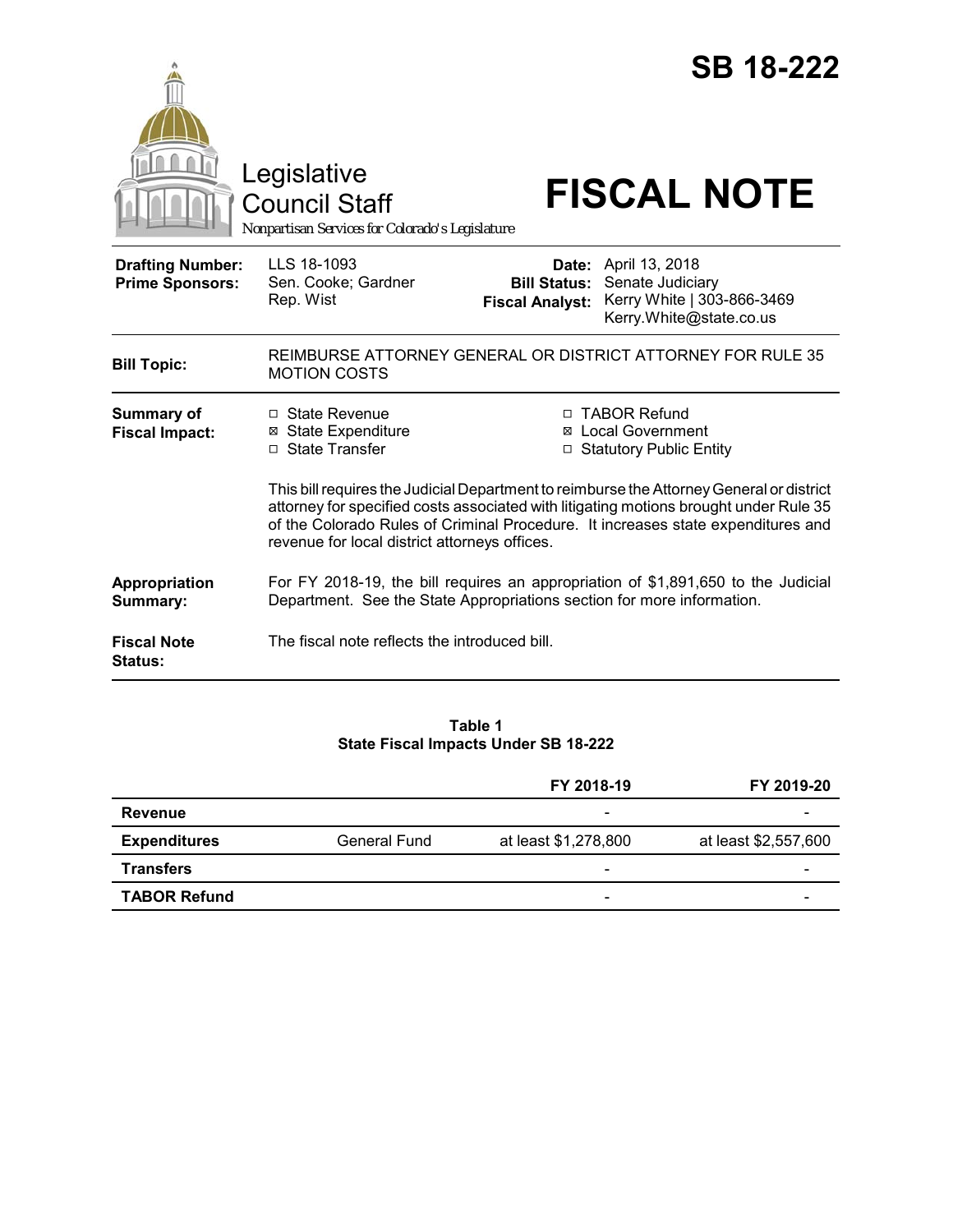April 13, 2018

# **Summary of Legislation**

This bill requires the Judicial Department to reimburse a district attorney or the Attorney General for costs associated with litigating motions brought under Rule 35 of the Colorado Rules of Criminal Procedure. Eligible expenses include: lay and expert witness expenses, travel expenses, subpoena expenses, the cost of any required transcripts, and attorney time. The district attorney or Attorney General must certify the costs to the Judicial Department. The hourly rate for attorney time is the same rate established each year by the General Assembly for payment of Alternate Defense Counsel contract attorneys.

## **Background**

Rule 35 C motions concern post-conviction relief matters, commonly involving assertions of ineffective counsel, and, to a lesser extent, assertions of newly discovered material facts or a constitutional violation. Because the Office of the State Public Defender represents most criminal defendants, claims of ineffective counsel are an inherent conflict for that office and are instead handled by the Office of the Alternate Defense Counsel (OADC). In addition, there are some cases that are handled by private attorneys. The Judicial Department does not track Rule 35 C motions independently.

## **State Expenditures**

This bill increases state General Fund expenditures for the Judicial Department by at least \$1,278,800 in FY 2018-19 and by at least \$2,557,600 in FY 2019-20 and future years. In addition, a total of \$612,850 in FY 2018-19 and \$1,225,700 in FY 2019-20 in future years is shifted from General Fund appropriated to the Department of Law to General Fund appropriated to the Judicial Department. The costs presented in this fiscal note are estimates. If actual costs are lower or greater than the estimates below, the fiscal note assumes that the Judicial Department will request an adjustment in appropriations through the annual budget process.

**Initial post-conviction relief motions.** The hourly reimbursement rate for attorney time in FY 2018-19 and future years is \$85 per hour. For purposes of developing an estimate, the following assumptions were used:

- about 736 cases are handled by district attorneys;
- each of the 736 cases handled by district attorneys will require about 35 hours of work (because these cases are continued with the same counsel/office, there are efficiencies achieved);
- about 279 cases are handled by the Department of Law (DOL);
- on average, each DOL case requires 40 hours to prepare one brief;
- about 15 percent, or 42 DOL cases, requires oral arguments;
- on average, each DOL case requires 30 hours to prepare for and argue the case; and
- the average cost for lay and expert witness expenses, travel expenses, subpoena expenses, and any required transcripts is \$500 per case.

This results in reimbursements for district attorneys of \$1,278,800 for FY 2018-19 and \$2,557,600 in FY 2019-20 and future years. Reimbursements to the DOL are estimated to be \$597,600 FY 2018-19 and \$1,195,200 in FY 2019-20 and future years.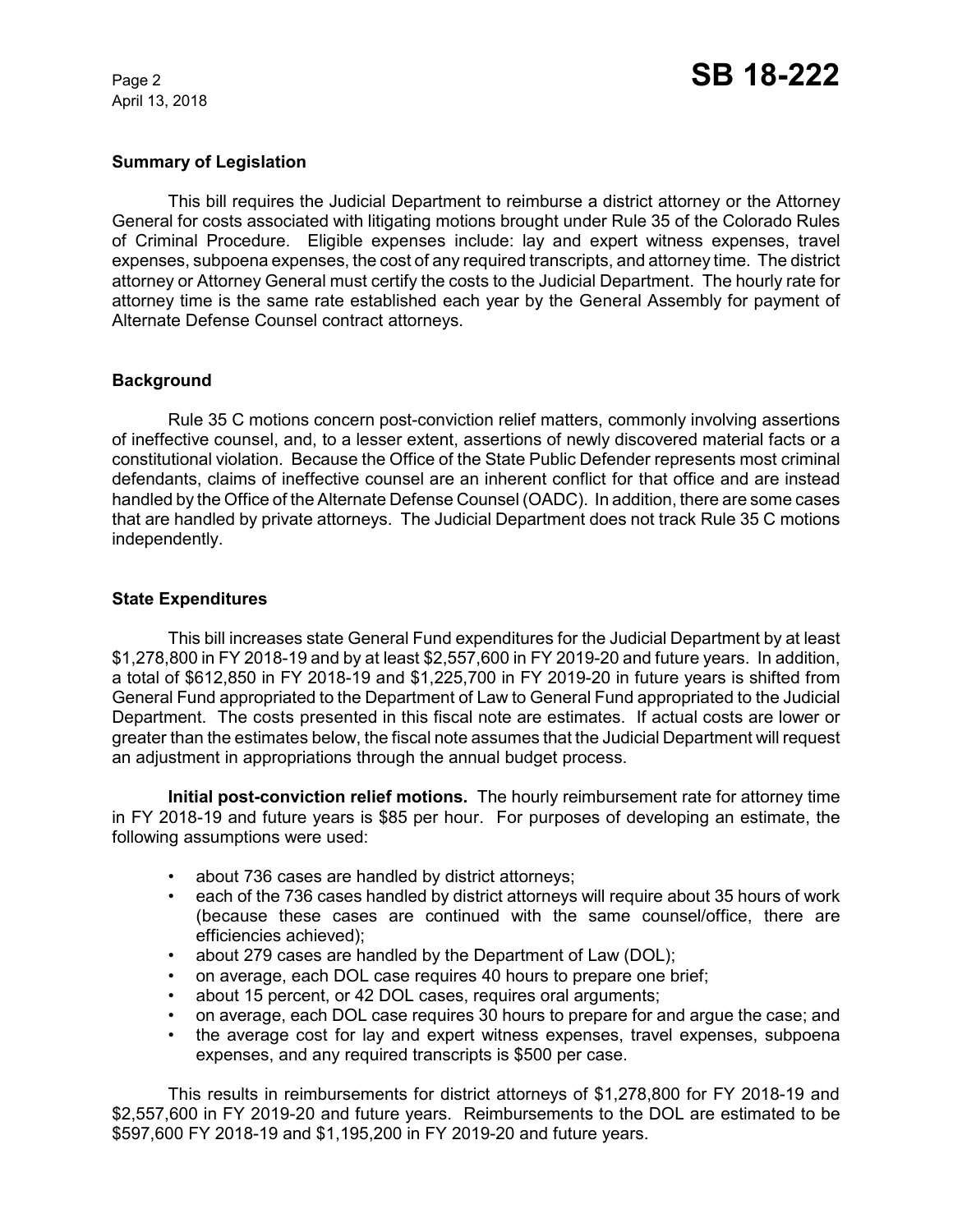April 13, 2018

**Appellate-related motions.** If a Rule 35 C motion has been filed and denied, the defendant can appeal the ruling of the trial court. In these instances, the DOL's criminal appeals section handles the appeal. The DOL represents the prosecution when a defendant challenges his or her felony convictions before state or federal appellate courts. The hourly reimbursement rate for attorney time in FY 2018-19 and future years is \$85 per hour. The fiscal note assumes that:

- the DOL will conduct 10 Rule 35 appeals per year;
- each DOL appeal will require 30 hours of work; and
- the average cost for lay and expert witness expenses, travel expenses, subpoena expenses, and any required transcripts is \$500 per case.

This results in reimbursements of \$15,250 for FY 2018-19 and \$30,500 in FY 2019-20 and future years for the DOL.

**Judicial Department.** Workload will increase for the Judicial Department to review expenditures and make reimbursements. This workload increase does not require an increase in appropriations.

**Department of Law.** Using the assumptions listed above, costs for the Department of Law shift from General Fund appropriated to the department by the General Assembly to reappropriated funds from the Judicial Department. Total costs are assumed to be \$612,850 (\$597,600 for initial post-conviction relief motions and \$15,250 for appellate-related motions) in FY 2018-19 and \$1,225,700 (\$1,195,200 for initial post-conviction relief motions and \$30,500 for appellate-related motions) in FY 2019-20 and future years.

## **Local Government**

As discussed above in the State Expenditures section, this bill increases reimbursements to district attorneys' offices by an estimated \$2,557,600 per year, prorated to \$1,278,800 in FY 2018-19 due to the effective date of the bill. These impacts are expected to vary by jurisdiction and the precise impact to any single jurisdiction has not been estimated.

## **Effective Date**

The bill takes effect January 1, 2019, if no referendum petition is filed.

## **State Appropriations**

For FY 2018-19, the bill requires a General Fund appropriation of \$1,891,650 to the Judicial Department.

In addition, costs for the Department of Law shift from General Fund appropriated to the department by the General Assembly to reappropriated funds from the Judicial Department. The DOL's General Fund appropriation should be decreased by \$612,850 and increased by \$612,850 reappropriated funds from the Judicial Department in FY 2018-19.